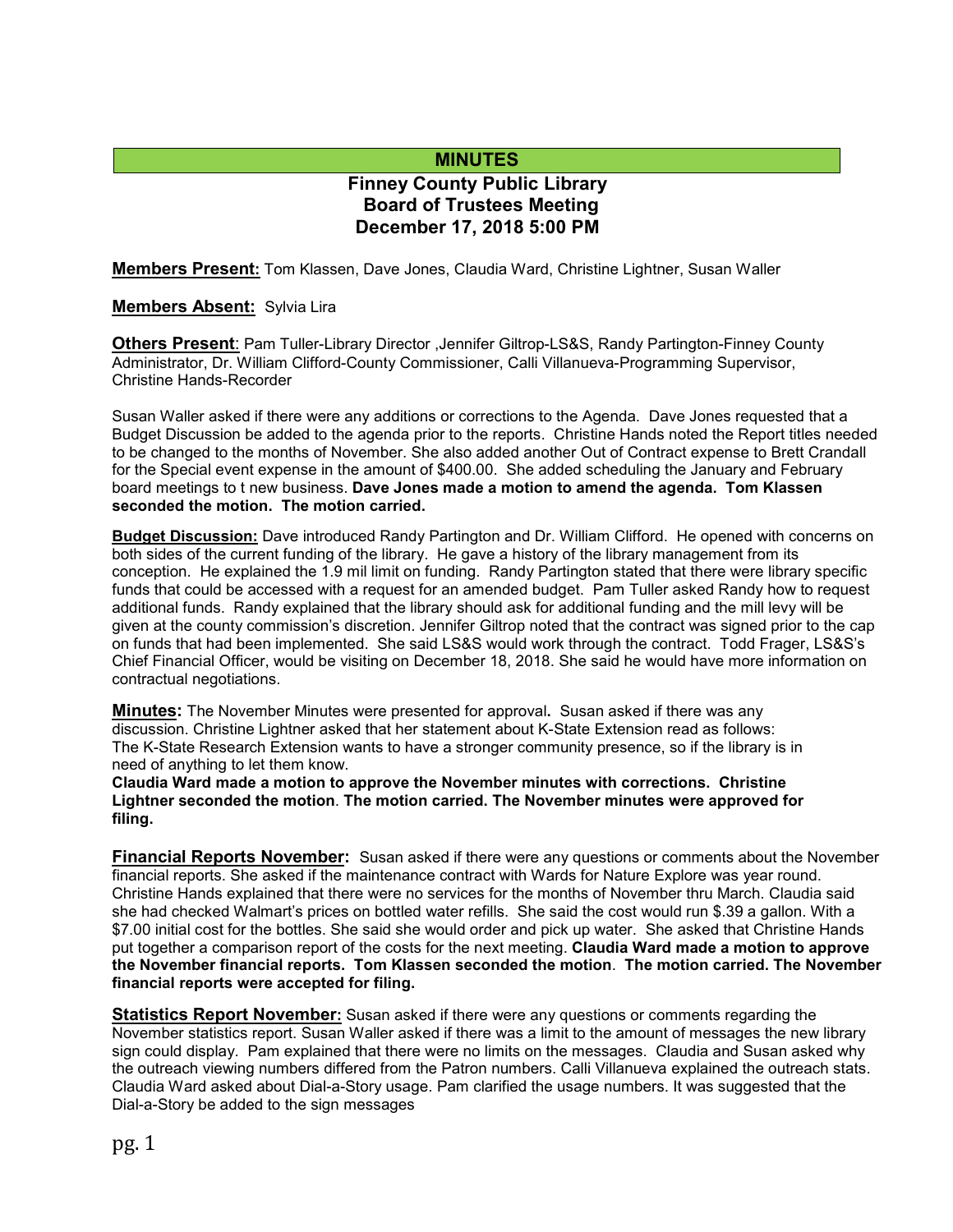#### **Dave Jones made a motion to accept the November statistic report. Claudia Ward seconded the motion**. **The motion carried. The November statistics report was accepted for filing.**

**Friends of the Library:** Susan Waller stated that the members of the Friends had received an email giving them first choice to the new Adult computer programs that were beginning in the new year. It was noted that there would be a Friends meeting again on January 19, 2019 in the meeting rooms.

**Library Report: Pamela Tuller, Library Director** 

- LIBRARY PROGRAMS
	- $\circ$  Adult Programming to be in full swing in January (Computer Classes, Trivia, Adulting 101, Yoga)
		- Discussion included Susan suggesting resources be handed out at the end of each session. Christine suggested contacting the Extension Service. There was a brief Q&A about the spiritual aspect of Yoga. Pam and Calli reviewed the previous Yoga programming that had been offered at the library.
	- o Megan Dinkel from Teen Programming is leaving. Alexis Ortega from Outreach will be taking her position. Teen Programming will continue as normal. Outreach will be a joint effort between Alexis and Calli (with Carly helping when needed).
	- o Jennifer Giltrop suggested that the first of the year is the time assessing age groups and targeting the wants and needs of the community.
	- $\circ$  Calli noted that a patron, EMT/Firefighter, suggested creating a parent/child book club for 7-10 year olds. He is a local fire fighter and volunteered to help with the club. Christine Lightner asked if we needed to get a background check. It was suggested that Calli get in touch with Alan Shelton at the fire department.
- LIBRARY TRAINING
	- $\circ$  Pam, Calli How to handle angry customers
	- o Carly Repairing Worn Spines of Library Books
	- $\circ$  Calli Talking Race and Kids, Out of this World Youth Non-Fiction, Surviving as a Supervisor (3-Part)
	- o Dalton Powerful Phrases for Effective Customer Service by Renee Evenson
	- o Pam, Carly, Chris, Calli, Becky Watchfire Sign Software
	- o All Staff Homelessness and Libraries Newsletter (Weekly)
- LIBRARY PARTNERSHIPS
	- o Head Start Classroom Outreach (possibly monthly)
	- o High School Career Fair Cancelled. They will try to reschedule.
	- o Match Day<br>S2
		- \$2,406.00 in Donations. This was up from last year.
			- **5498.35 in Match. This goes to the library fund at WKCF.**
- MISCELLANEOUS LIBRARY INFORMATION
	- o Hoopla
		- December to Date 10 New Users, 142 Total Users, 334 Circs, \$719.21
		- Past 12 Months \$11,115.29
- NEXT MONTH
	- $\circ$  Harry Potter Saturdays Order of the Phoenix
	- o Winter Movie Specials during Christmas Break
	- o Normal Programming

**Correspondence:** Thank you card from Mickey Coalwell was read by Susan.

## **Board of Trustees Report:**